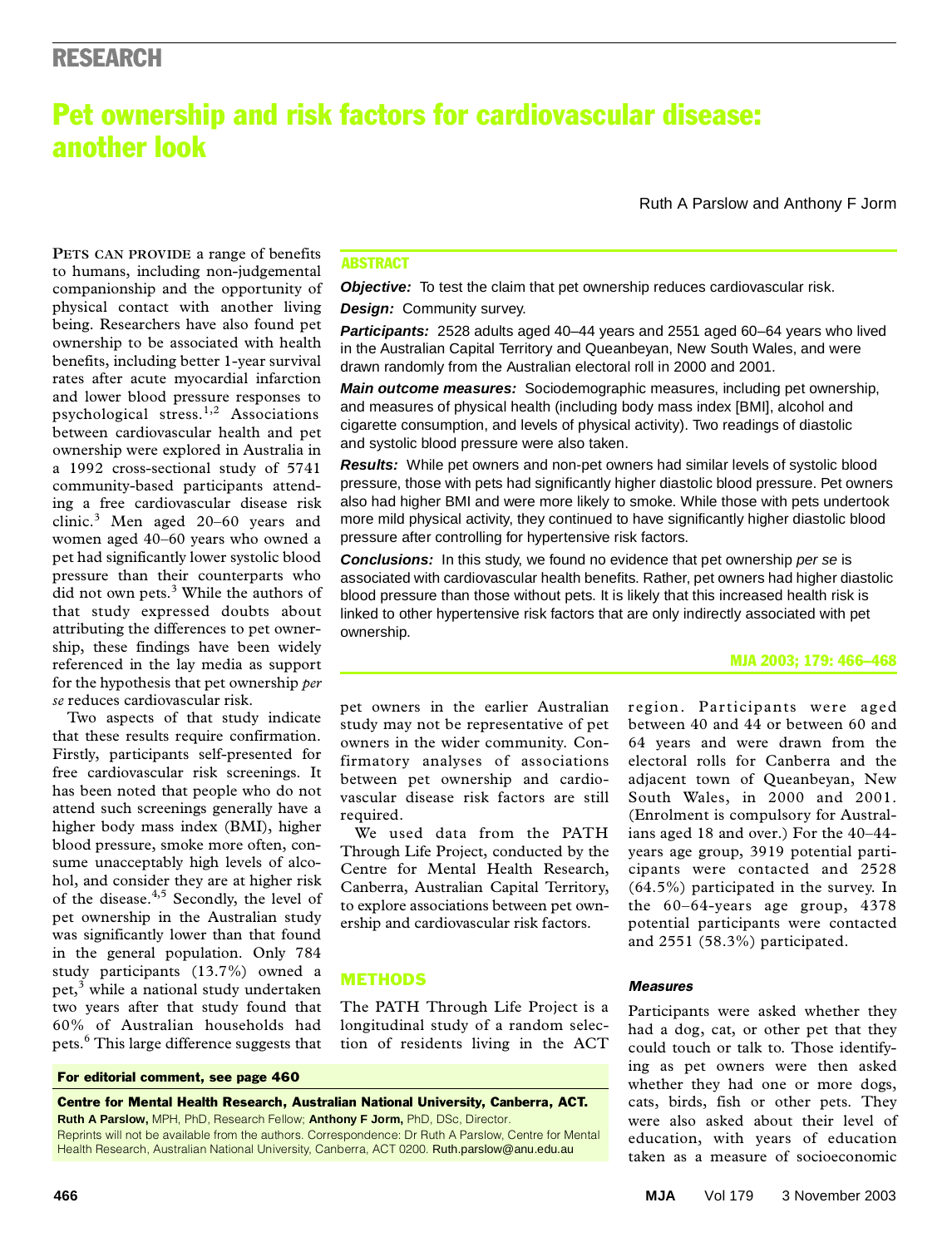|                                                       |             | Estimated marginal means (95% CI) |                        |         |
|-------------------------------------------------------|-------------|-----------------------------------|------------------------|---------|
| <b>Education or health variable</b>                   | $\mathbf n$ | Pet owners                        | Non-pet owners         | P       |
| Mean years of education*                              | 5079        | 14.02 (13.93-14.11)               | 14.42 (14.32-14.53)    | < 0.001 |
| Mean systolic blood pressure (mmHg)                   | 5079        | 132.57 (131.93-133.21)            | 131.90 (131.17-132.64) | 0.186   |
| Mean diastolic blood pressure (mmHg)                  | 5079        | 81.91 (81.54-82.29)               | 81.09 (80.66-81.53)    | 0.006   |
| Body mass index (kg/m <sup>2</sup> )                  | 5079        | 26.85 (26.65-27.05)               | 26.36 (26.13-26.59)    | 0.002   |
| Physical activity (hours/week)                        |             |                                   |                        |         |
| Mild                                                  | 5079        | $7.35(7.02 - 7.67)$               | $6.82(6.45 - 7.19)$    | 0.037   |
| Moderate in 40-44-year-olds                           | 2528        | $2.69(2.47 - 2.91)$               | $2.21(1.91 - 2.52)$    | 0.014   |
| Moderate in 60-64-year-olds                           | 2551        | $2.43(2.16 - 2.70)$               | $2.67(2.40 - 2.93)$    | 0.210   |
| Vigorous in those with fewer than 12 years' education | 3935        | $0.90(0.80 - 1.00)$               | $0.99(0.88 - 1.11)$    | 0.254   |
| Vigorous in those with 12 or more years' education    | 1144        | $0.86(0.58 - 1.14)$               | $0.56(0.22 - 0.91)$    | 0.191   |
| Currently smoking cigarettes (%)                      | 5079        | 17.00 (15.70-18.30)               | 13.60 (12.11-15.09)    | 0.001   |
| Abstaining from alcohol (%)                           |             |                                   |                        |         |
| Less than 12 years' education, aged 40-44 years       | 396         | 41.82 (36.15-47.50)               | 42.16 (33.16-51.16)    | 0.951   |
| 12 or more years' education, aged 40-44 years         | 2132        | 22.98 (20.71-25.26)               | 29.28 (26.23-32.32)    | 0.001   |
| Less than 12 years' education, aged 60-64 years       | 748         | 46.15 (41.46-50.85)               | 35.33 (30.36-40.29)    | 0.002   |
| 12 or more years' education, aged 60–64 years         | 1803        | 26.22 (23.31-29.14)               | 25.72 (22.98-28.46)    | 0.806   |
| Drinking hazardously/harmfully (%)                    | 5079        | $6.60(5.73 - 7.48)$               | $5.64(4.63 - 6.65)$    | 0.159   |
| Diabetes (%)                                          | 5079        | 4.93 (4.15-5.71)                  | $4.55(3.65 - 5.45)$    | 0.538   |

#### 1: Years of education and physical health measures for pet owners and non-pet owners

status (which has been found to be associated with cardiovascular health).<sup>7</sup>

The survey also included various physical health measures known to be cardiovascular risk factors, such as selfreported height and weight, whether participants had diabetes, and, for cigarette smokers, average number of cigarettes smoked daily<sup>8,9</sup>. Respondents estimated average weekly hours spent performing mild physical activities (eg, walking, general housework), moderate physical activities (eg, scrubbing, dancing, golf), and vigorous physical activities (eg, running, tennis). Interviewers took two blood pressure readings using an Omron M4 automatic blood pressure monitor (Omron Healthcare, Inc., Vernon Hills, Illinois, USA) and calculated mean diastolic and systolic blood pressures.

#### *Statistical analyses*

We compared the impact of pet ownership on various physical health measures, controlling for age, sex and education, and using logistic regression and generalised linear model analyses. Analyses tested all two-way interactions between age, sex, education and pet ownership. If interaction variables had no effect on dependent measures, they were removed and the model retested. Where interactions were significant, results were provided separately for the different values of interaction variables. We also compared diastolic and systolic blood pressure measures for pet owners and non-pet owners, controlling for identified hypertensive risk factors age, sex, education, cigarette smoking, being overweight or obese, $8$  hazardous or harmful levels of alcohol consumption (> 28 standard drinks weekly for men; > 14 standard drinks weekly for women<sup>10</sup>), and physical inactivity  $($ hours physical activity weekly<sup>11</sup>).

## RESULTS

Pet ownership was reported by 57% of participants. Compared with those who did not own pets, pet owners had less education, higher diastolic blood pressure, higher BMI, and were more likely to smoke cigarettes (Box 1). Pet owners reported undertaking more mild physical exercise, while pet owners aged 40– 44 also undertook more moderate physical exercise.

We then examined associations between blood pressure and pet ownership, controlling for factors that can contribute to hypertension and that were available for analysis: being overweight, being obese, hazardous or harmful levels of alcohol consumption, insufficient physical activity, and smoking (Box 2). After controlling for these factors, we found pet owners had significantly higher diastolic blood pressure than non-owners, while both groups had similar levels of systolic blood pressure.

## **DISCUSSION**

In this cross-sectional study examining the relationship between pet ownership and cardiovascular risk factors in a random sample of 5079 participants, we found the level of pet ownership (56.96%) was comparable with that reported by a national study (60%), but significantly higher than the 13.7% reported by Anderson and colleagues.<sup>3</sup>

While Anderson and colleagues found significantly lower systolic blood pressure in men with pets and in women aged 40–60 years who had pets, we did not find such an association.